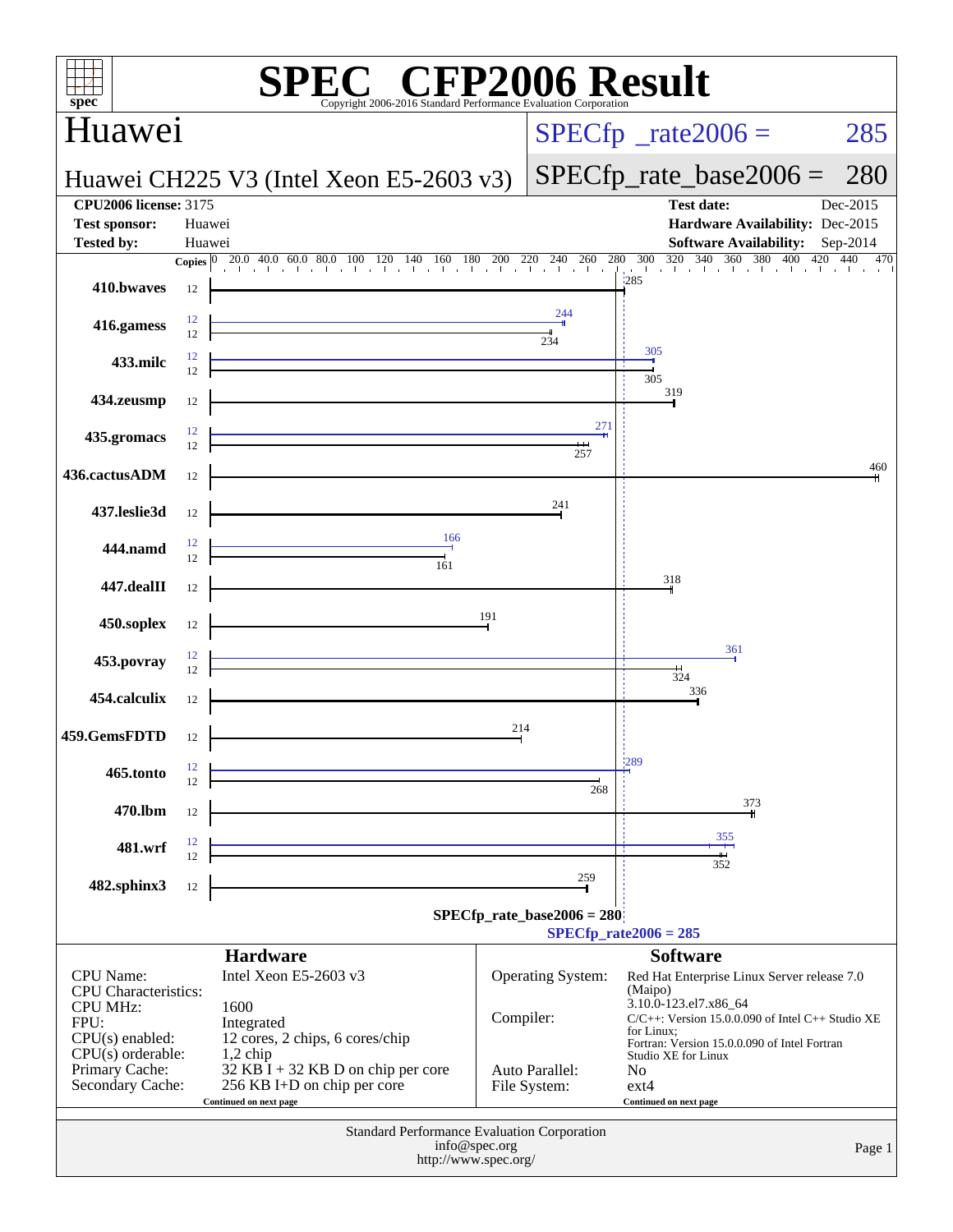

## Huawei

# $SPECTp_rate2006 = 285$

Huawei CH225 V3 (Intel Xeon E5-2603 v3)

# [SPECfp\\_rate\\_base2006 =](http://www.spec.org/auto/cpu2006/Docs/result-fields.html#SPECfpratebase2006) 280

**[CPU2006 license:](http://www.spec.org/auto/cpu2006/Docs/result-fields.html#CPU2006license)** 3175 **[Test date:](http://www.spec.org/auto/cpu2006/Docs/result-fields.html#Testdate)** Dec-2015 **[Test sponsor:](http://www.spec.org/auto/cpu2006/Docs/result-fields.html#Testsponsor)** Huawei **[Hardware Availability:](http://www.spec.org/auto/cpu2006/Docs/result-fields.html#HardwareAvailability)** Dec-2015 **[Tested by:](http://www.spec.org/auto/cpu2006/Docs/result-fields.html#Testedby)** Huawei **[Software Availability:](http://www.spec.org/auto/cpu2006/Docs/result-fields.html#SoftwareAvailability)** Sep-2014 Run level 3 (multi-user)

[Other Cache:](http://www.spec.org/auto/cpu2006/Docs/result-fields.html#OtherCache)

[L3 Cache:](http://www.spec.org/auto/cpu2006/Docs/result-fields.html#L3Cache) 15 MB I+D on chip per chip<br>Other Cache: None [Memory:](http://www.spec.org/auto/cpu2006/Docs/result-fields.html#Memory) 256 GB (16 x 16 GB 2Rx4 PC4-2133P-R, running at 1600 MHz) [Disk Subsystem:](http://www.spec.org/auto/cpu2006/Docs/result-fields.html#DiskSubsystem) 1 x 500 GB SATA, 7200 RPM [Other Hardware:](http://www.spec.org/auto/cpu2006/Docs/result-fields.html#OtherHardware) None

32/64-bit 32/64-bit None

### **[Results Table](http://www.spec.org/auto/cpu2006/Docs/result-fields.html#ResultsTable)**

|                      | <b>Base</b>   |                |       |                |            |                |            |               | <b>Peak</b>    |              |                |              |                |              |  |
|----------------------|---------------|----------------|-------|----------------|------------|----------------|------------|---------------|----------------|--------------|----------------|--------------|----------------|--------------|--|
| <b>Benchmark</b>     | <b>Copies</b> | <b>Seconds</b> | Ratio | <b>Seconds</b> | Ratio      | <b>Seconds</b> | Ratio      | <b>Copies</b> | <b>Seconds</b> | <b>Ratio</b> | <b>Seconds</b> | <b>Ratio</b> | <b>Seconds</b> | <b>Ratio</b> |  |
| 410.bwayes           | 12            | 571            | 285   | 572            | 285        | 571            | 285        | 12            | 571            | 285          | 572            | 285          | 571            | 285          |  |
| 416.gamess           | 12            | 999            | 235   | 1004           | 234        | 1006           | 234        | 12            | 964            | 244          | 962            | 244          | 969            | 243          |  |
| $433$ .milc          | 12            | 362            | 305   | 361            | <b>305</b> | 361            | 305        | 12            | <b>361</b>     | 305          | 362            | 305          | 360            | 306          |  |
| 434.zeusmp           | 12            | 341            | 320   | 342            | <b>319</b> | 343            | 319        | 12            | 341            | 320          | 342            | 319          | 343            | 319          |  |
| 435.gromacs          | 12            | 329            | 260   | 338            | 253        | 334            | 257        | 12            | 313            | 274          | 316            | 271          | 317            | 270          |  |
| 436.cactusADM        | 12            | 313            | 458   | 312            | 460        | 312            | 460        | 12            | 313            | 458          | 312            | 460          | 312            | <b>460</b>   |  |
| 437.leslie3d         | 12            | 468            | 241   | 466            | 242        | 467            | 241        | 12            | 468            | 241          | 466            | 242          | 467            | 241          |  |
| 444.namd             | 12            | 596            | 161   | 596            | 161        | 596            | 161        | 12            | 579            | 166          | 578            | 166          | 579            | <b>166</b>   |  |
| $ 447.\text{dealII}$ | 12            | 432            | 318   | 433            | 317        | 431            | 318        | 12            | 432            | 318          | 433            | 317          | 431            | 318          |  |
| $450$ .soplex        | 12            | 522            | 192   | 524            | 191        | 523            | <u>191</u> | 12            | 522            | 192          | 524            | 191          | 523            | <u>191</u>   |  |
| 453.povray           | 12            | 197            | 325   | 197            | 324        | 199            | 321        | 12            | <b>177</b>     | 361          | 177            | 361          | 177            | 361          |  |
| 454.calculix         | 12            | 295            | 335   | 295            | 336        | 294            | <b>336</b> | 12            | 295            | 335          | 295            | 336          | 294            | 336          |  |
| 459.GemsFDTD         | 12            | 594            | 214   | 595            | 214        | 595            | 214        | 12            | 594            | 214          | 595            | 214          | 595            | 214          |  |
| 465.tonto            | 12            | 441            | 268   | 441            | 268        | 441            | 268        | 12            | 409            | 289          | 409            | 289          | 409            | 289          |  |
| 470.1bm              | 12            | 442            | 373   | 440            | 375        | 442            | 373        | 12            | 442            | 373          | 440            | 375          | 442            | 373          |  |
| 481.wrf              | 12            | 381            | 352   | 377            | 355        | 382            | 351        | 12            | 390            | 344          | 372            | 361          | 378            | 355          |  |
| 482.sphinx3          | 12            | 900            | 260   | 904            | 259        | 902            | 259        | 12            | 900            | 260          | 904            | 259          | 902            | 259          |  |

Results appear in the [order in which they were run.](http://www.spec.org/auto/cpu2006/Docs/result-fields.html#RunOrder) Bold underlined text [indicates a median measurement.](http://www.spec.org/auto/cpu2006/Docs/result-fields.html#Median)

#### **[Submit Notes](http://www.spec.org/auto/cpu2006/Docs/result-fields.html#SubmitNotes)**

 The numactl mechanism was used to bind copies to processors. The config file option 'submit' was used to generate numactl commands to bind each copy to a specific processor. For details, please see the config file.

### **[Operating System Notes](http://www.spec.org/auto/cpu2006/Docs/result-fields.html#OperatingSystemNotes)**

Stack size set to unlimited using "ulimit -s unlimited"

### **[Platform Notes](http://www.spec.org/auto/cpu2006/Docs/result-fields.html#PlatformNotes)**

 BIOS configuration: Set Power Efficiency Mode to Performance Set Snoop Mode to ES mode<br>
Continued on next page

Standard Performance Evaluation Corporation [info@spec.org](mailto:info@spec.org) <http://www.spec.org/>

Page 2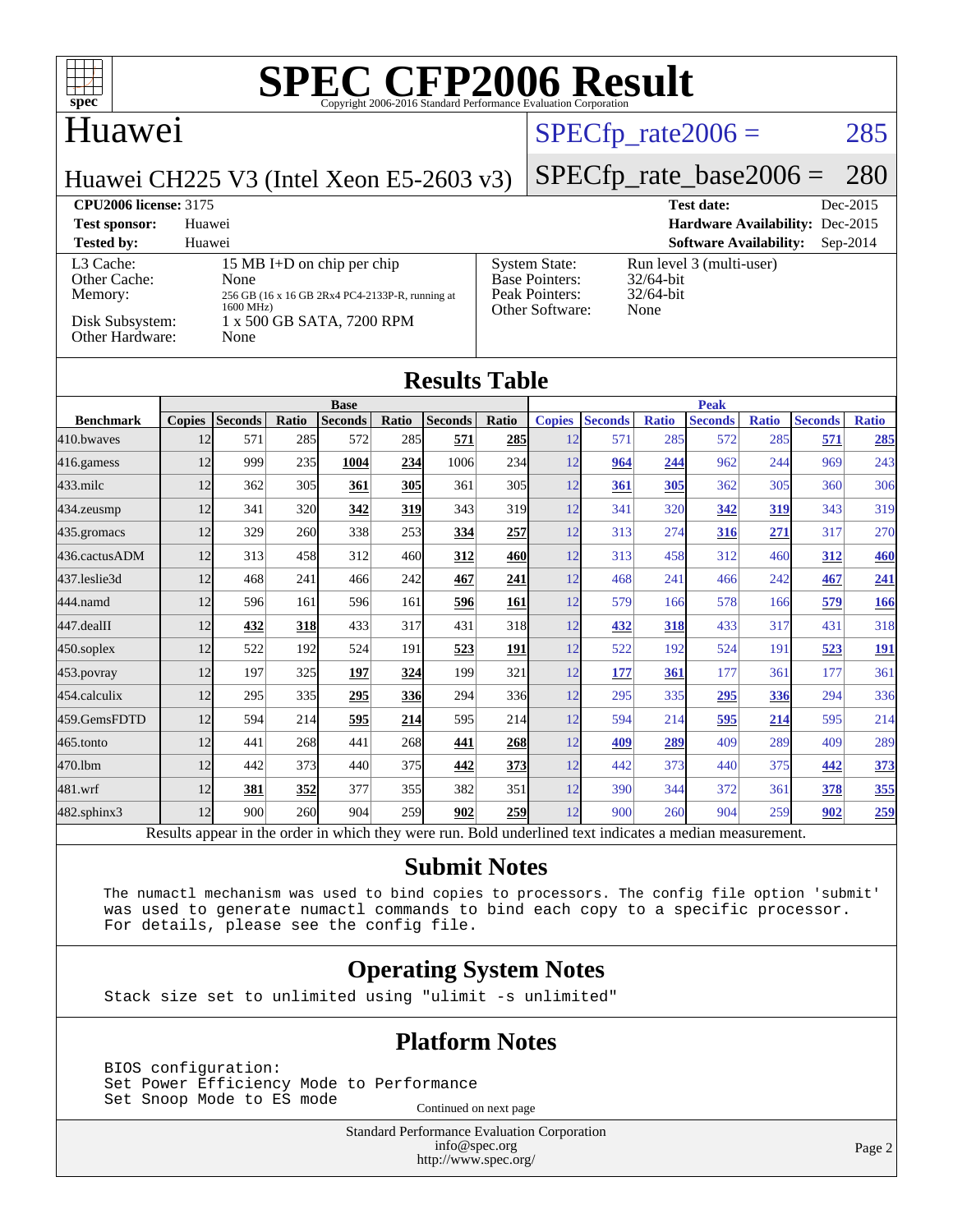

## Huawei

 $SPECTp\_rate2006 = 285$ 

[SPECfp\\_rate\\_base2006 =](http://www.spec.org/auto/cpu2006/Docs/result-fields.html#SPECfpratebase2006) 280

Huawei CH225 V3 (Intel Xeon E5-2603 v3)

**[Tested by:](http://www.spec.org/auto/cpu2006/Docs/result-fields.html#Testedby)** Huawei **[Software Availability:](http://www.spec.org/auto/cpu2006/Docs/result-fields.html#SoftwareAvailability)** Sep-2014

**[CPU2006 license:](http://www.spec.org/auto/cpu2006/Docs/result-fields.html#CPU2006license)** 3175 **[Test date:](http://www.spec.org/auto/cpu2006/Docs/result-fields.html#Testdate)** Dec-2015 **[Test sponsor:](http://www.spec.org/auto/cpu2006/Docs/result-fields.html#Testsponsor)** Huawei **[Hardware Availability:](http://www.spec.org/auto/cpu2006/Docs/result-fields.html#HardwareAvailability)** Dec-2015

#### **[Platform Notes \(Continued\)](http://www.spec.org/auto/cpu2006/Docs/result-fields.html#PlatformNotes)**

Standard Performance Evaluation Corporation [info@spec.org](mailto:info@spec.org) <http://www.spec.org/> Page 3 Set Patrol Scrub to Disable Sysinfo program /spec/config/sysinfo.rev6914 \$Rev: 6914 \$ \$Date:: 2014-06-25 #\$ e3fbb8667b5a285932ceab81e28219e1 running on localhost.localdomain Mon Dec 14 21:51:36 2015 This section contains SUT (System Under Test) info as seen by some common utilities. To remove or add to this section, see: <http://www.spec.org/cpu2006/Docs/config.html#sysinfo> From /proc/cpuinfo model name : Intel(R) Xeon(R) CPU E5-2603 v3 @ 1.60GHz 2 "physical id"s (chips) 12 "processors" cores, siblings (Caution: counting these is hw and system dependent. The following excerpts from /proc/cpuinfo might not be reliable. Use with caution.) cpu cores : 6 siblings : 6 physical 0: cores 0 1 2 3 4 5 physical 1: cores 0 1 2 3 4 5 cache size : 15360 KB From /proc/meminfo MemTotal: 263579836 kB HugePages\_Total: 0<br>Hugepagesize: 2048 kB Hugepagesize: From /etc/\*release\* /etc/\*version\* os-release: NAME="Red Hat Enterprise Linux Server" VERSION="7.0 (Maipo)" ID="rhel" ID\_LIKE="fedora" VERSION\_ID="7.0" PRETTY NAME="Red Hat Enterprise Linux Server 7.0 (Maipo)" ANSI\_COLOR="0;31" CPE\_NAME="cpe:/o:redhat:enterprise\_linux:7.0:GA:server" redhat-release: Red Hat Enterprise Linux Server release 7.0 (Maipo) system-release: Red Hat Enterprise Linux Server release 7.0 (Maipo) system-release-cpe: cpe:/o:redhat:enterprise\_linux:7.0:ga:server uname -a: Linux localhost.localdomain 3.10.0-123.el7.x86\_64 #1 SMP Mon May 5 11:16:57 EDT 2014 x86\_64 x86\_64 x86\_64 GNU/Linux run-level 3 Dec 14 10:56 SPEC is set to: /spec Filesystem Type Size Used Avail Use% Mounted on<br>
/dev/sdal ext4 443G 104G 317G 25% / 104G 317G 25% / Additional information from dmidecode: Continued on next page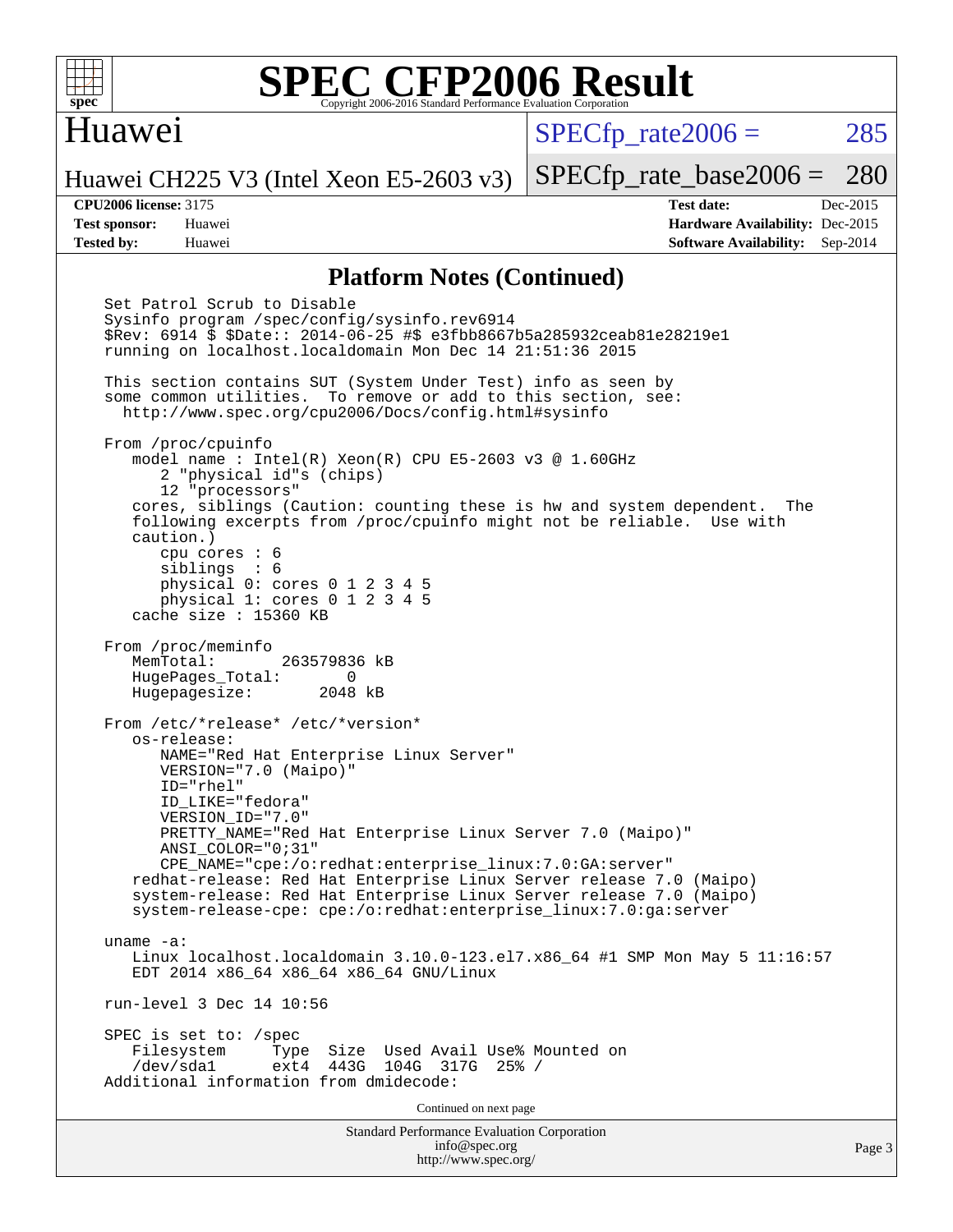

### Huawei

 $SPECTp\_rate2006 = 285$ 

[SPECfp\\_rate\\_base2006 =](http://www.spec.org/auto/cpu2006/Docs/result-fields.html#SPECfpratebase2006) 280

#### Huawei CH225 V3 (Intel Xeon E5-2603 v3)

**[CPU2006 license:](http://www.spec.org/auto/cpu2006/Docs/result-fields.html#CPU2006license)** 3175 **[Test date:](http://www.spec.org/auto/cpu2006/Docs/result-fields.html#Testdate)** Dec-2015 **[Test sponsor:](http://www.spec.org/auto/cpu2006/Docs/result-fields.html#Testsponsor)** Huawei **[Hardware Availability:](http://www.spec.org/auto/cpu2006/Docs/result-fields.html#HardwareAvailability)** Dec-2015 **[Tested by:](http://www.spec.org/auto/cpu2006/Docs/result-fields.html#Testedby)** Huawei **[Software Availability:](http://www.spec.org/auto/cpu2006/Docs/result-fields.html#SoftwareAvailability)** Sep-2014

#### **[Platform Notes \(Continued\)](http://www.spec.org/auto/cpu2006/Docs/result-fields.html#PlatformNotes)**

 Warning: Use caution when you interpret this section. The 'dmidecode' program reads system data which is "intended to allow hardware to be accurately determined", but the intent may not be met, as there are frequent changes to hardware, firmware, and the "DMTF SMBIOS" standard.

 BIOS Insyde Corp. 1.69 10/31/2015 Memory: 8x Micron 36ASF2G72PZ-2G1A2 16 GB 1 rank 2133 MHz, configured at 1600 MHz 8x Micron 36ASF2G72PZ-2G1A2 16 GB 2 rank 2133 MHz, configured at 1600 MHz 8x NO DIMM NO DIMM

(End of data from sysinfo program)

#### **[General Notes](http://www.spec.org/auto/cpu2006/Docs/result-fields.html#GeneralNotes)**

Environment variables set by runspec before the start of the run: LD LIBRARY PATH = "/spec/libs/32:/spec/libs/64:/spec/sh"

 Binaries compiled on a system with 1x Core i5-4670K CPU + 16GB memory using RedHat EL 7.0 Transparent Huge Pages enabled with: echo always > /sys/kernel/mm/transparent\_hugepage/enabled Filesystem page cache cleared with: echo 1> /proc/sys/vm/drop\_caches runspec command invoked through numactl i.e.: numactl --interleave=all runspec <etc>

### **[Base Compiler Invocation](http://www.spec.org/auto/cpu2006/Docs/result-fields.html#BaseCompilerInvocation)**

[C benchmarks](http://www.spec.org/auto/cpu2006/Docs/result-fields.html#Cbenchmarks):  $\text{icc}$  -m64

[C++ benchmarks:](http://www.spec.org/auto/cpu2006/Docs/result-fields.html#CXXbenchmarks)  $i<sub>core</sub>$   $-m64$ 

[Fortran benchmarks](http://www.spec.org/auto/cpu2006/Docs/result-fields.html#Fortranbenchmarks): [ifort -m64](http://www.spec.org/cpu2006/results/res2016q1/cpu2006-20160107-38592.flags.html#user_FCbase_intel_ifort_64bit_ee9d0fb25645d0210d97eb0527dcc06e)

[Benchmarks using both Fortran and C](http://www.spec.org/auto/cpu2006/Docs/result-fields.html#BenchmarksusingbothFortranandC): [icc -m64](http://www.spec.org/cpu2006/results/res2016q1/cpu2006-20160107-38592.flags.html#user_CC_FCbase_intel_icc_64bit_0b7121f5ab7cfabee23d88897260401c) [ifort -m64](http://www.spec.org/cpu2006/results/res2016q1/cpu2006-20160107-38592.flags.html#user_CC_FCbase_intel_ifort_64bit_ee9d0fb25645d0210d97eb0527dcc06e)

# **[Base Portability Flags](http://www.spec.org/auto/cpu2006/Docs/result-fields.html#BasePortabilityFlags)**

 410.bwaves: [-DSPEC\\_CPU\\_LP64](http://www.spec.org/cpu2006/results/res2016q1/cpu2006-20160107-38592.flags.html#suite_basePORTABILITY410_bwaves_DSPEC_CPU_LP64) 416.gamess: [-DSPEC\\_CPU\\_LP64](http://www.spec.org/cpu2006/results/res2016q1/cpu2006-20160107-38592.flags.html#suite_basePORTABILITY416_gamess_DSPEC_CPU_LP64) 433.milc: [-DSPEC\\_CPU\\_LP64](http://www.spec.org/cpu2006/results/res2016q1/cpu2006-20160107-38592.flags.html#suite_basePORTABILITY433_milc_DSPEC_CPU_LP64)

Continued on next page

Standard Performance Evaluation Corporation [info@spec.org](mailto:info@spec.org) <http://www.spec.org/>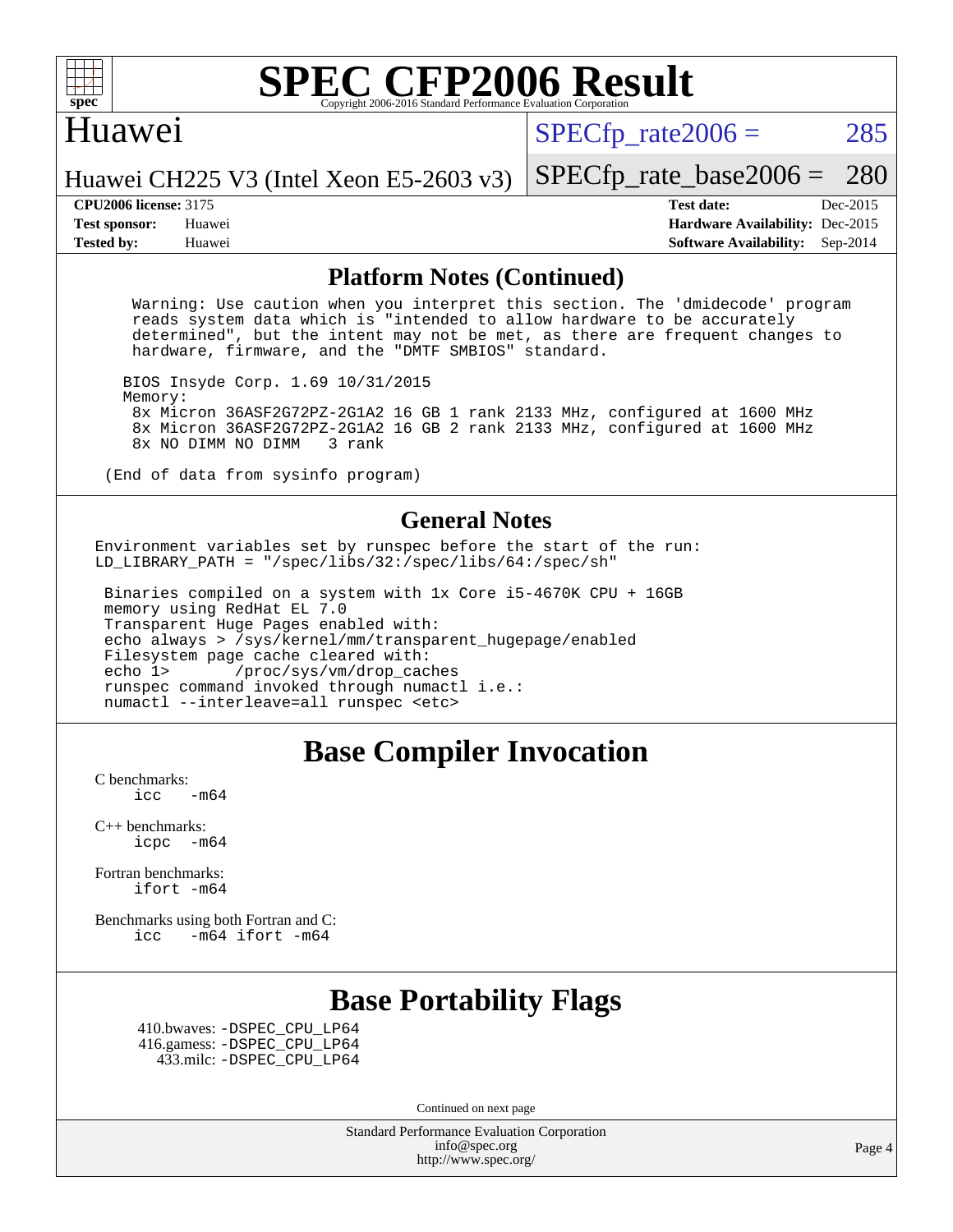

## Huawei

 $SPECTp\_rate2006 = 285$ 

Huawei CH225 V3 (Intel Xeon E5-2603 v3)

[SPECfp\\_rate\\_base2006 =](http://www.spec.org/auto/cpu2006/Docs/result-fields.html#SPECfpratebase2006) 280

**[CPU2006 license:](http://www.spec.org/auto/cpu2006/Docs/result-fields.html#CPU2006license)** 3175 **[Test date:](http://www.spec.org/auto/cpu2006/Docs/result-fields.html#Testdate)** Dec-2015 **[Test sponsor:](http://www.spec.org/auto/cpu2006/Docs/result-fields.html#Testsponsor)** Huawei **[Hardware Availability:](http://www.spec.org/auto/cpu2006/Docs/result-fields.html#HardwareAvailability)** Dec-2015 **[Tested by:](http://www.spec.org/auto/cpu2006/Docs/result-fields.html#Testedby)** Huawei **[Software Availability:](http://www.spec.org/auto/cpu2006/Docs/result-fields.html#SoftwareAvailability)** Sep-2014

# **[Base Portability Flags \(Continued\)](http://www.spec.org/auto/cpu2006/Docs/result-fields.html#BasePortabilityFlags)**

| 434.zeusmp: -DSPEC_CPU_LP64                |                                                                |
|--------------------------------------------|----------------------------------------------------------------|
| 435.gromacs: -DSPEC_CPU_LP64 -nofor_main   |                                                                |
| 436.cactusADM: -DSPEC CPU LP64 -nofor main |                                                                |
| 437.leslie3d: -DSPEC CPU LP64              |                                                                |
| 444.namd: - DSPEC_CPU LP64                 |                                                                |
| 447.dealII: -DSPEC CPU LP64                |                                                                |
| 450.soplex: -DSPEC_CPU_LP64                |                                                                |
| 453.povray: -DSPEC_CPU_LP64                |                                                                |
| 454.calculix: -DSPEC CPU LP64 -nofor main  |                                                                |
| 459. GemsFDTD: - DSPEC CPU LP64            |                                                                |
| 465.tonto: -DSPEC CPU LP64                 |                                                                |
| 470.1bm: - DSPEC CPU LP64                  |                                                                |
|                                            | 481.wrf: -DSPEC_CPU_LP64 -DSPEC_CPU_CASE_FLAG -DSPEC_CPU_LINUX |
| 482.sphinx3: -DSPEC_CPU_LP64               |                                                                |

# **[Base Optimization Flags](http://www.spec.org/auto/cpu2006/Docs/result-fields.html#BaseOptimizationFlags)**

[C benchmarks](http://www.spec.org/auto/cpu2006/Docs/result-fields.html#Cbenchmarks):

[-xCORE-AVX2](http://www.spec.org/cpu2006/results/res2016q1/cpu2006-20160107-38592.flags.html#user_CCbase_f-xAVX2_5f5fc0cbe2c9f62c816d3e45806c70d7) [-ipo](http://www.spec.org/cpu2006/results/res2016q1/cpu2006-20160107-38592.flags.html#user_CCbase_f-ipo) [-O3](http://www.spec.org/cpu2006/results/res2016q1/cpu2006-20160107-38592.flags.html#user_CCbase_f-O3) [-no-prec-div](http://www.spec.org/cpu2006/results/res2016q1/cpu2006-20160107-38592.flags.html#user_CCbase_f-no-prec-div) [-opt-prefetch](http://www.spec.org/cpu2006/results/res2016q1/cpu2006-20160107-38592.flags.html#user_CCbase_f-opt-prefetch) [-auto-p32](http://www.spec.org/cpu2006/results/res2016q1/cpu2006-20160107-38592.flags.html#user_CCbase_f-auto-p32) [-ansi-alias](http://www.spec.org/cpu2006/results/res2016q1/cpu2006-20160107-38592.flags.html#user_CCbase_f-ansi-alias) [-opt-mem-layout-trans=3](http://www.spec.org/cpu2006/results/res2016q1/cpu2006-20160107-38592.flags.html#user_CCbase_f-opt-mem-layout-trans_a7b82ad4bd7abf52556d4961a2ae94d5)

[C++ benchmarks:](http://www.spec.org/auto/cpu2006/Docs/result-fields.html#CXXbenchmarks)

[-xCORE-AVX2](http://www.spec.org/cpu2006/results/res2016q1/cpu2006-20160107-38592.flags.html#user_CXXbase_f-xAVX2_5f5fc0cbe2c9f62c816d3e45806c70d7) [-ipo](http://www.spec.org/cpu2006/results/res2016q1/cpu2006-20160107-38592.flags.html#user_CXXbase_f-ipo) [-O3](http://www.spec.org/cpu2006/results/res2016q1/cpu2006-20160107-38592.flags.html#user_CXXbase_f-O3) [-no-prec-div](http://www.spec.org/cpu2006/results/res2016q1/cpu2006-20160107-38592.flags.html#user_CXXbase_f-no-prec-div) [-opt-prefetch](http://www.spec.org/cpu2006/results/res2016q1/cpu2006-20160107-38592.flags.html#user_CXXbase_f-opt-prefetch) [-auto-p32](http://www.spec.org/cpu2006/results/res2016q1/cpu2006-20160107-38592.flags.html#user_CXXbase_f-auto-p32) [-ansi-alias](http://www.spec.org/cpu2006/results/res2016q1/cpu2006-20160107-38592.flags.html#user_CXXbase_f-ansi-alias) [-opt-mem-layout-trans=3](http://www.spec.org/cpu2006/results/res2016q1/cpu2006-20160107-38592.flags.html#user_CXXbase_f-opt-mem-layout-trans_a7b82ad4bd7abf52556d4961a2ae94d5)

#### [Fortran benchmarks](http://www.spec.org/auto/cpu2006/Docs/result-fields.html#Fortranbenchmarks):

[-xCORE-AVX2](http://www.spec.org/cpu2006/results/res2016q1/cpu2006-20160107-38592.flags.html#user_FCbase_f-xAVX2_5f5fc0cbe2c9f62c816d3e45806c70d7) [-ipo](http://www.spec.org/cpu2006/results/res2016q1/cpu2006-20160107-38592.flags.html#user_FCbase_f-ipo) [-O3](http://www.spec.org/cpu2006/results/res2016q1/cpu2006-20160107-38592.flags.html#user_FCbase_f-O3) [-no-prec-div](http://www.spec.org/cpu2006/results/res2016q1/cpu2006-20160107-38592.flags.html#user_FCbase_f-no-prec-div) [-opt-prefetch](http://www.spec.org/cpu2006/results/res2016q1/cpu2006-20160107-38592.flags.html#user_FCbase_f-opt-prefetch)

[Benchmarks using both Fortran and C](http://www.spec.org/auto/cpu2006/Docs/result-fields.html#BenchmarksusingbothFortranandC):

[-xCORE-AVX2](http://www.spec.org/cpu2006/results/res2016q1/cpu2006-20160107-38592.flags.html#user_CC_FCbase_f-xAVX2_5f5fc0cbe2c9f62c816d3e45806c70d7) [-ipo](http://www.spec.org/cpu2006/results/res2016q1/cpu2006-20160107-38592.flags.html#user_CC_FCbase_f-ipo) [-O3](http://www.spec.org/cpu2006/results/res2016q1/cpu2006-20160107-38592.flags.html#user_CC_FCbase_f-O3) [-no-prec-div](http://www.spec.org/cpu2006/results/res2016q1/cpu2006-20160107-38592.flags.html#user_CC_FCbase_f-no-prec-div) [-opt-prefetch](http://www.spec.org/cpu2006/results/res2016q1/cpu2006-20160107-38592.flags.html#user_CC_FCbase_f-opt-prefetch) [-auto-p32](http://www.spec.org/cpu2006/results/res2016q1/cpu2006-20160107-38592.flags.html#user_CC_FCbase_f-auto-p32) [-ansi-alias](http://www.spec.org/cpu2006/results/res2016q1/cpu2006-20160107-38592.flags.html#user_CC_FCbase_f-ansi-alias) [-opt-mem-layout-trans=3](http://www.spec.org/cpu2006/results/res2016q1/cpu2006-20160107-38592.flags.html#user_CC_FCbase_f-opt-mem-layout-trans_a7b82ad4bd7abf52556d4961a2ae94d5)

# **[Peak Compiler Invocation](http://www.spec.org/auto/cpu2006/Docs/result-fields.html#PeakCompilerInvocation)**

[C benchmarks](http://www.spec.org/auto/cpu2006/Docs/result-fields.html#Cbenchmarks):  $\frac{1}{2}$ cc  $-\text{m64}$ 

[C++ benchmarks:](http://www.spec.org/auto/cpu2006/Docs/result-fields.html#CXXbenchmarks) [icpc -m64](http://www.spec.org/cpu2006/results/res2016q1/cpu2006-20160107-38592.flags.html#user_CXXpeak_intel_icpc_64bit_bedb90c1146cab66620883ef4f41a67e)

[Fortran benchmarks](http://www.spec.org/auto/cpu2006/Docs/result-fields.html#Fortranbenchmarks): [ifort -m64](http://www.spec.org/cpu2006/results/res2016q1/cpu2006-20160107-38592.flags.html#user_FCpeak_intel_ifort_64bit_ee9d0fb25645d0210d97eb0527dcc06e)

[Benchmarks using both Fortran and C](http://www.spec.org/auto/cpu2006/Docs/result-fields.html#BenchmarksusingbothFortranandC): [icc -m64](http://www.spec.org/cpu2006/results/res2016q1/cpu2006-20160107-38592.flags.html#user_CC_FCpeak_intel_icc_64bit_0b7121f5ab7cfabee23d88897260401c) [ifort -m64](http://www.spec.org/cpu2006/results/res2016q1/cpu2006-20160107-38592.flags.html#user_CC_FCpeak_intel_ifort_64bit_ee9d0fb25645d0210d97eb0527dcc06e)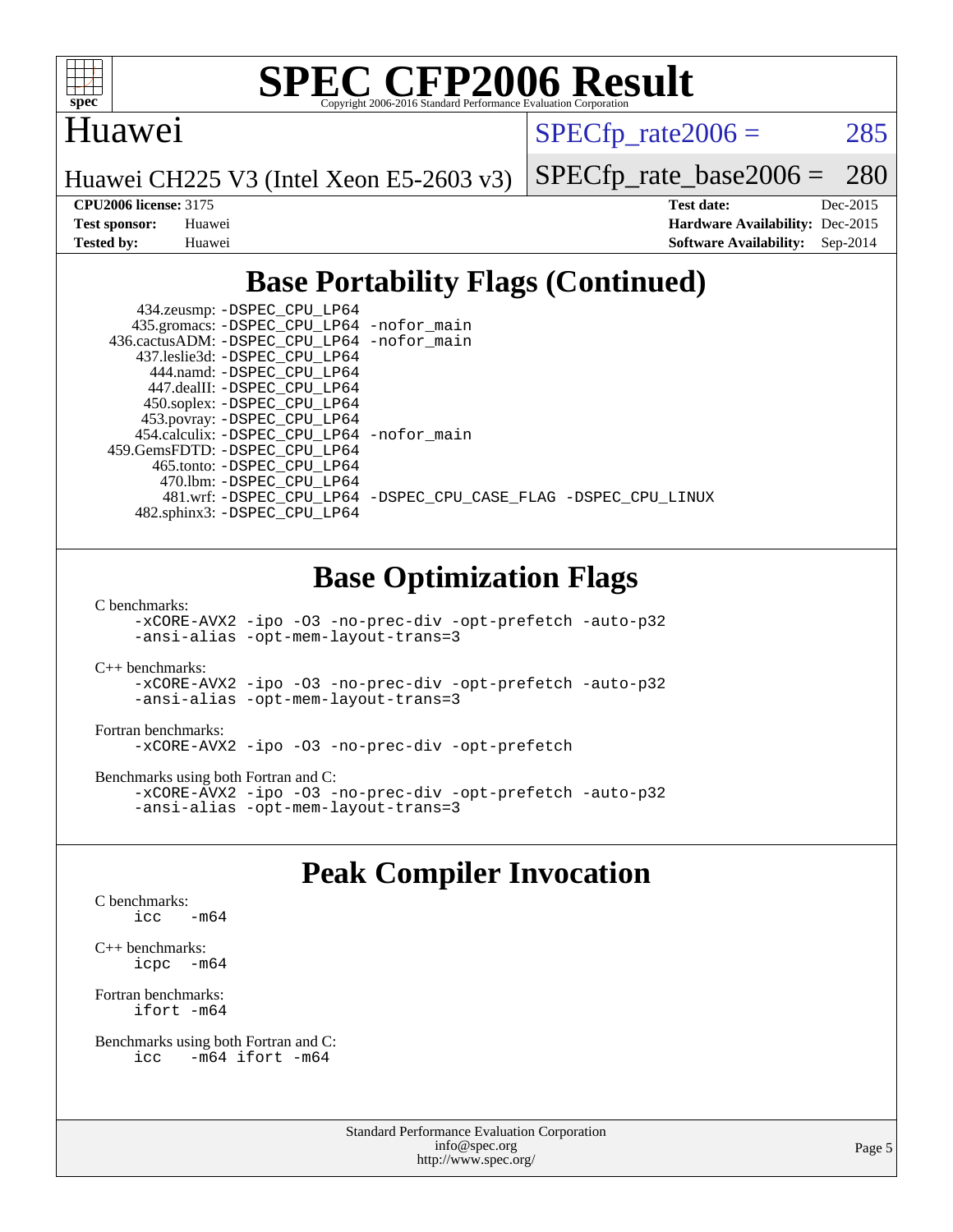

## Huawei

 $SPECTp\_rate2006 = 285$ 

[SPECfp\\_rate\\_base2006 =](http://www.spec.org/auto/cpu2006/Docs/result-fields.html#SPECfpratebase2006) 280

Huawei CH225 V3 (Intel Xeon E5-2603 v3)

**[CPU2006 license:](http://www.spec.org/auto/cpu2006/Docs/result-fields.html#CPU2006license)** 3175 **[Test date:](http://www.spec.org/auto/cpu2006/Docs/result-fields.html#Testdate)** Dec-2015 **[Test sponsor:](http://www.spec.org/auto/cpu2006/Docs/result-fields.html#Testsponsor)** Huawei **[Hardware Availability:](http://www.spec.org/auto/cpu2006/Docs/result-fields.html#HardwareAvailability)** Dec-2015 **[Tested by:](http://www.spec.org/auto/cpu2006/Docs/result-fields.html#Testedby)** Huawei **[Software Availability:](http://www.spec.org/auto/cpu2006/Docs/result-fields.html#SoftwareAvailability)** Sep-2014

# **[Peak Portability Flags](http://www.spec.org/auto/cpu2006/Docs/result-fields.html#PeakPortabilityFlags)**

Same as Base Portability Flags

# **[Peak Optimization Flags](http://www.spec.org/auto/cpu2006/Docs/result-fields.html#PeakOptimizationFlags)**

Standard Performance Evaluation Corporation [info@spec.org](mailto:info@spec.org) [C benchmarks](http://www.spec.org/auto/cpu2006/Docs/result-fields.html#Cbenchmarks): 433.milc: [-xCORE-AVX2](http://www.spec.org/cpu2006/results/res2016q1/cpu2006-20160107-38592.flags.html#user_peakPASS2_CFLAGSPASS2_LDFLAGS433_milc_f-xAVX2_5f5fc0cbe2c9f62c816d3e45806c70d7)(pass 2) [-prof-gen](http://www.spec.org/cpu2006/results/res2016q1/cpu2006-20160107-38592.flags.html#user_peakPASS1_CFLAGSPASS1_LDFLAGS433_milc_prof_gen_e43856698f6ca7b7e442dfd80e94a8fc)(pass 1) [-ipo](http://www.spec.org/cpu2006/results/res2016q1/cpu2006-20160107-38592.flags.html#user_peakPASS2_CFLAGSPASS2_LDFLAGS433_milc_f-ipo)(pass 2) [-O3](http://www.spec.org/cpu2006/results/res2016q1/cpu2006-20160107-38592.flags.html#user_peakPASS2_CFLAGSPASS2_LDFLAGS433_milc_f-O3)(pass 2) [-no-prec-div](http://www.spec.org/cpu2006/results/res2016q1/cpu2006-20160107-38592.flags.html#user_peakPASS2_CFLAGSPASS2_LDFLAGS433_milc_f-no-prec-div)(pass 2) [-opt-mem-layout-trans=3](http://www.spec.org/cpu2006/results/res2016q1/cpu2006-20160107-38592.flags.html#user_peakPASS2_CFLAGS433_milc_f-opt-mem-layout-trans_a7b82ad4bd7abf52556d4961a2ae94d5)(pass 2) [-prof-use](http://www.spec.org/cpu2006/results/res2016q1/cpu2006-20160107-38592.flags.html#user_peakPASS2_CFLAGSPASS2_LDFLAGS433_milc_prof_use_bccf7792157ff70d64e32fe3e1250b55)(pass 2) [-auto-ilp32](http://www.spec.org/cpu2006/results/res2016q1/cpu2006-20160107-38592.flags.html#user_peakCOPTIMIZE433_milc_f-auto-ilp32)  $470$ .lbm: basepeak = yes 482.sphinx3: basepeak = yes [C++ benchmarks:](http://www.spec.org/auto/cpu2006/Docs/result-fields.html#CXXbenchmarks) 444.namd: [-xCORE-AVX2](http://www.spec.org/cpu2006/results/res2016q1/cpu2006-20160107-38592.flags.html#user_peakPASS2_CXXFLAGSPASS2_LDFLAGS444_namd_f-xAVX2_5f5fc0cbe2c9f62c816d3e45806c70d7)(pass 2) [-prof-gen](http://www.spec.org/cpu2006/results/res2016q1/cpu2006-20160107-38592.flags.html#user_peakPASS1_CXXFLAGSPASS1_LDFLAGS444_namd_prof_gen_e43856698f6ca7b7e442dfd80e94a8fc)(pass 1) [-ipo](http://www.spec.org/cpu2006/results/res2016q1/cpu2006-20160107-38592.flags.html#user_peakPASS2_CXXFLAGSPASS2_LDFLAGS444_namd_f-ipo)(pass 2) [-O3](http://www.spec.org/cpu2006/results/res2016q1/cpu2006-20160107-38592.flags.html#user_peakPASS2_CXXFLAGSPASS2_LDFLAGS444_namd_f-O3)(pass 2) [-no-prec-div](http://www.spec.org/cpu2006/results/res2016q1/cpu2006-20160107-38592.flags.html#user_peakPASS2_CXXFLAGSPASS2_LDFLAGS444_namd_f-no-prec-div)(pass 2) [-opt-mem-layout-trans=3](http://www.spec.org/cpu2006/results/res2016q1/cpu2006-20160107-38592.flags.html#user_peakPASS2_CXXFLAGS444_namd_f-opt-mem-layout-trans_a7b82ad4bd7abf52556d4961a2ae94d5)(pass 2) [-prof-use](http://www.spec.org/cpu2006/results/res2016q1/cpu2006-20160107-38592.flags.html#user_peakPASS2_CXXFLAGSPASS2_LDFLAGS444_namd_prof_use_bccf7792157ff70d64e32fe3e1250b55)(pass 2) [-fno-alias](http://www.spec.org/cpu2006/results/res2016q1/cpu2006-20160107-38592.flags.html#user_peakCXXOPTIMIZE444_namd_f-no-alias_694e77f6c5a51e658e82ccff53a9e63a) [-auto-ilp32](http://www.spec.org/cpu2006/results/res2016q1/cpu2006-20160107-38592.flags.html#user_peakCXXOPTIMIZE444_namd_f-auto-ilp32) 447.dealII: basepeak = yes  $450$ .soplex: basepeak = yes 453.povray: [-xCORE-AVX2](http://www.spec.org/cpu2006/results/res2016q1/cpu2006-20160107-38592.flags.html#user_peakPASS2_CXXFLAGSPASS2_LDFLAGS453_povray_f-xAVX2_5f5fc0cbe2c9f62c816d3e45806c70d7)(pass 2) [-prof-gen](http://www.spec.org/cpu2006/results/res2016q1/cpu2006-20160107-38592.flags.html#user_peakPASS1_CXXFLAGSPASS1_LDFLAGS453_povray_prof_gen_e43856698f6ca7b7e442dfd80e94a8fc)(pass 1) [-ipo](http://www.spec.org/cpu2006/results/res2016q1/cpu2006-20160107-38592.flags.html#user_peakPASS2_CXXFLAGSPASS2_LDFLAGS453_povray_f-ipo)(pass 2) [-O3](http://www.spec.org/cpu2006/results/res2016q1/cpu2006-20160107-38592.flags.html#user_peakPASS2_CXXFLAGSPASS2_LDFLAGS453_povray_f-O3)(pass 2) [-no-prec-div](http://www.spec.org/cpu2006/results/res2016q1/cpu2006-20160107-38592.flags.html#user_peakPASS2_CXXFLAGSPASS2_LDFLAGS453_povray_f-no-prec-div)(pass 2) [-opt-mem-layout-trans=3](http://www.spec.org/cpu2006/results/res2016q1/cpu2006-20160107-38592.flags.html#user_peakPASS2_CXXFLAGS453_povray_f-opt-mem-layout-trans_a7b82ad4bd7abf52556d4961a2ae94d5)(pass 2) [-prof-use](http://www.spec.org/cpu2006/results/res2016q1/cpu2006-20160107-38592.flags.html#user_peakPASS2_CXXFLAGSPASS2_LDFLAGS453_povray_prof_use_bccf7792157ff70d64e32fe3e1250b55)(pass 2) [-unroll4](http://www.spec.org/cpu2006/results/res2016q1/cpu2006-20160107-38592.flags.html#user_peakCXXOPTIMIZE453_povray_f-unroll_4e5e4ed65b7fd20bdcd365bec371b81f) [-ansi-alias](http://www.spec.org/cpu2006/results/res2016q1/cpu2006-20160107-38592.flags.html#user_peakCXXOPTIMIZE453_povray_f-ansi-alias) [Fortran benchmarks](http://www.spec.org/auto/cpu2006/Docs/result-fields.html#Fortranbenchmarks):  $410.bwaves: basepeak = yes$  416.gamess: [-xCORE-AVX2](http://www.spec.org/cpu2006/results/res2016q1/cpu2006-20160107-38592.flags.html#user_peakPASS2_FFLAGSPASS2_LDFLAGS416_gamess_f-xAVX2_5f5fc0cbe2c9f62c816d3e45806c70d7)(pass 2) [-prof-gen](http://www.spec.org/cpu2006/results/res2016q1/cpu2006-20160107-38592.flags.html#user_peakPASS1_FFLAGSPASS1_LDFLAGS416_gamess_prof_gen_e43856698f6ca7b7e442dfd80e94a8fc)(pass 1) [-ipo](http://www.spec.org/cpu2006/results/res2016q1/cpu2006-20160107-38592.flags.html#user_peakPASS2_FFLAGSPASS2_LDFLAGS416_gamess_f-ipo)(pass 2) [-O3](http://www.spec.org/cpu2006/results/res2016q1/cpu2006-20160107-38592.flags.html#user_peakPASS2_FFLAGSPASS2_LDFLAGS416_gamess_f-O3)(pass 2) [-no-prec-div](http://www.spec.org/cpu2006/results/res2016q1/cpu2006-20160107-38592.flags.html#user_peakPASS2_FFLAGSPASS2_LDFLAGS416_gamess_f-no-prec-div)(pass 2) [-prof-use](http://www.spec.org/cpu2006/results/res2016q1/cpu2006-20160107-38592.flags.html#user_peakPASS2_FFLAGSPASS2_LDFLAGS416_gamess_prof_use_bccf7792157ff70d64e32fe3e1250b55)(pass 2) [-unroll2](http://www.spec.org/cpu2006/results/res2016q1/cpu2006-20160107-38592.flags.html#user_peakOPTIMIZE416_gamess_f-unroll_784dae83bebfb236979b41d2422d7ec2) [-inline-level=0](http://www.spec.org/cpu2006/results/res2016q1/cpu2006-20160107-38592.flags.html#user_peakOPTIMIZE416_gamess_f-inline-level_318d07a09274ad25e8d15dbfaa68ba50) [-scalar-rep-](http://www.spec.org/cpu2006/results/res2016q1/cpu2006-20160107-38592.flags.html#user_peakOPTIMIZE416_gamess_f-disablescalarrep_abbcad04450fb118e4809c81d83c8a1d) 434.zeusmp: basepeak = yes 437.leslie3d: basepeak = yes  $459.GemsFDTD: basepeak = yes$  465.tonto: [-xCORE-AVX2](http://www.spec.org/cpu2006/results/res2016q1/cpu2006-20160107-38592.flags.html#user_peakPASS2_FFLAGSPASS2_LDFLAGS465_tonto_f-xAVX2_5f5fc0cbe2c9f62c816d3e45806c70d7)(pass 2) [-prof-gen](http://www.spec.org/cpu2006/results/res2016q1/cpu2006-20160107-38592.flags.html#user_peakPASS1_FFLAGSPASS1_LDFLAGS465_tonto_prof_gen_e43856698f6ca7b7e442dfd80e94a8fc)(pass 1) [-ipo](http://www.spec.org/cpu2006/results/res2016q1/cpu2006-20160107-38592.flags.html#user_peakPASS2_FFLAGSPASS2_LDFLAGS465_tonto_f-ipo)(pass 2) [-O3](http://www.spec.org/cpu2006/results/res2016q1/cpu2006-20160107-38592.flags.html#user_peakPASS2_FFLAGSPASS2_LDFLAGS465_tonto_f-O3)(pass 2) [-no-prec-div](http://www.spec.org/cpu2006/results/res2016q1/cpu2006-20160107-38592.flags.html#user_peakPASS2_FFLAGSPASS2_LDFLAGS465_tonto_f-no-prec-div)(pass 2) [-prof-use](http://www.spec.org/cpu2006/results/res2016q1/cpu2006-20160107-38592.flags.html#user_peakPASS2_FFLAGSPASS2_LDFLAGS465_tonto_prof_use_bccf7792157ff70d64e32fe3e1250b55)(pass 2) [-unroll4](http://www.spec.org/cpu2006/results/res2016q1/cpu2006-20160107-38592.flags.html#user_peakOPTIMIZE465_tonto_f-unroll_4e5e4ed65b7fd20bdcd365bec371b81f) [-auto](http://www.spec.org/cpu2006/results/res2016q1/cpu2006-20160107-38592.flags.html#user_peakOPTIMIZE465_tonto_f-auto) [-inline-calloc](http://www.spec.org/cpu2006/results/res2016q1/cpu2006-20160107-38592.flags.html#user_peakOPTIMIZE465_tonto_f-inline-calloc) [-opt-malloc-options=3](http://www.spec.org/cpu2006/results/res2016q1/cpu2006-20160107-38592.flags.html#user_peakOPTIMIZE465_tonto_f-opt-malloc-options_13ab9b803cf986b4ee62f0a5998c2238) Continued on next page

<http://www.spec.org/>